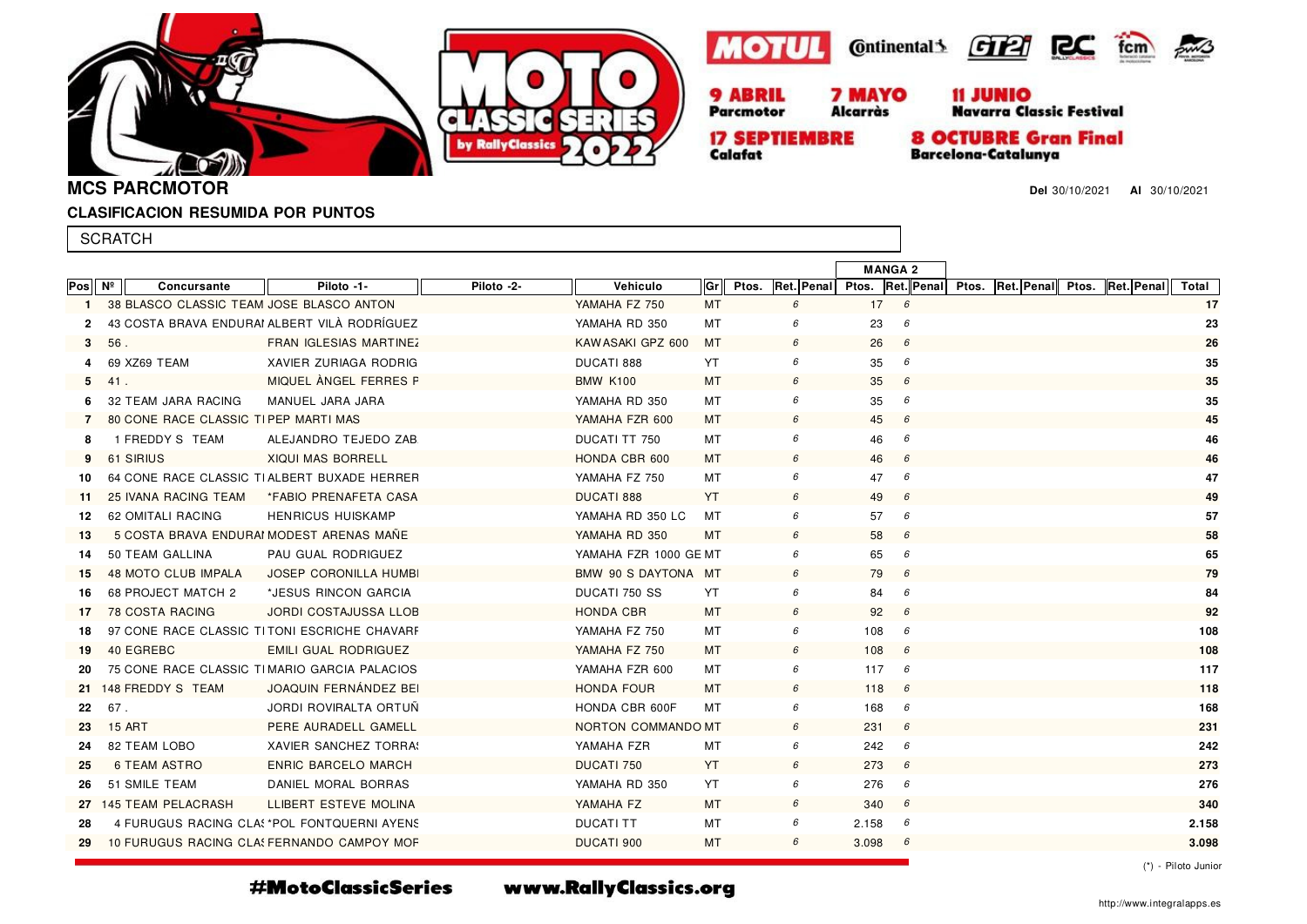





**17 SEPTIEMBRE** 

Calafat



**8 OCTUBRE Gran Final** 

**Barcelona-Catalunya** 



**MCS PARCMOTOR**

**Del** 30/10/2021 **Al** 30/10/2021

## **CLASIFICACION RESUMIDA POR PUNTOS**

|                              |     |                          |                                                      |            |                      |    |       |   |            |       | <b>MANGA 2</b> |            |       |            |                  |  |       |
|------------------------------|-----|--------------------------|------------------------------------------------------|------------|----------------------|----|-------|---|------------|-------|----------------|------------|-------|------------|------------------|--|-------|
| $Pos \,   \, N^{\circ} \,  $ |     | Concursante              | Piloto -1-                                           | Piloto -2- | Vehiculo             | Gr | Ptos. |   | Ret. Penal | Ptos. |                | Ret. Penal | Ptos. | Ret. Penal | Ptos. Ret. Penal |  | Total |
| 30                           | 66. |                          | EDUARD ARMENGOL UÑÓ                                  |            | GUZZI VTR            | МT |       |   |            | 3.179 |                |            |       |            |                  |  | 3.179 |
| 31                           |     | 94 MIRU RACING           | *JOEL JOAQUIM CRUZ GA                                |            | HONDA CBR 600F       | MT |       | 6 |            | 6.000 | 6              |            |       |            |                  |  | 6.000 |
| 32                           |     | 18 MOTO CLUB IMPALA      | PITU PEREZ OTON                                      |            | SUZUKI GSXR          | MT |       |   |            | 6.000 | 6              |            |       |            |                  |  | 6.000 |
| 33                           |     | 58 PROJECT RACING        | ANTONIO SANCHEZ IBAÑI JOAN FABREGAT GRACIA HONDA CBR |            |                      | MT |       | 6 |            | 6.000 | 6              |            |       |            |                  |  | 6.000 |
|                              |     | 34 155 SUZUKI I LO SABES | PACO MOYA ARRIAZA                                    |            | SUZUKI GSXR-1100     | MT |       | 6 |            | 6.000 | -6             |            |       |            |                  |  | 6.000 |
| 35 <sub>1</sub>              |     | 53 BLOCKMOTOR            | XAVIER ANGRILL VALLES                                |            | HONDA VFR750R RC3 MT |    |       |   |            | 6.000 | 6              |            |       |            |                  |  | 6.000 |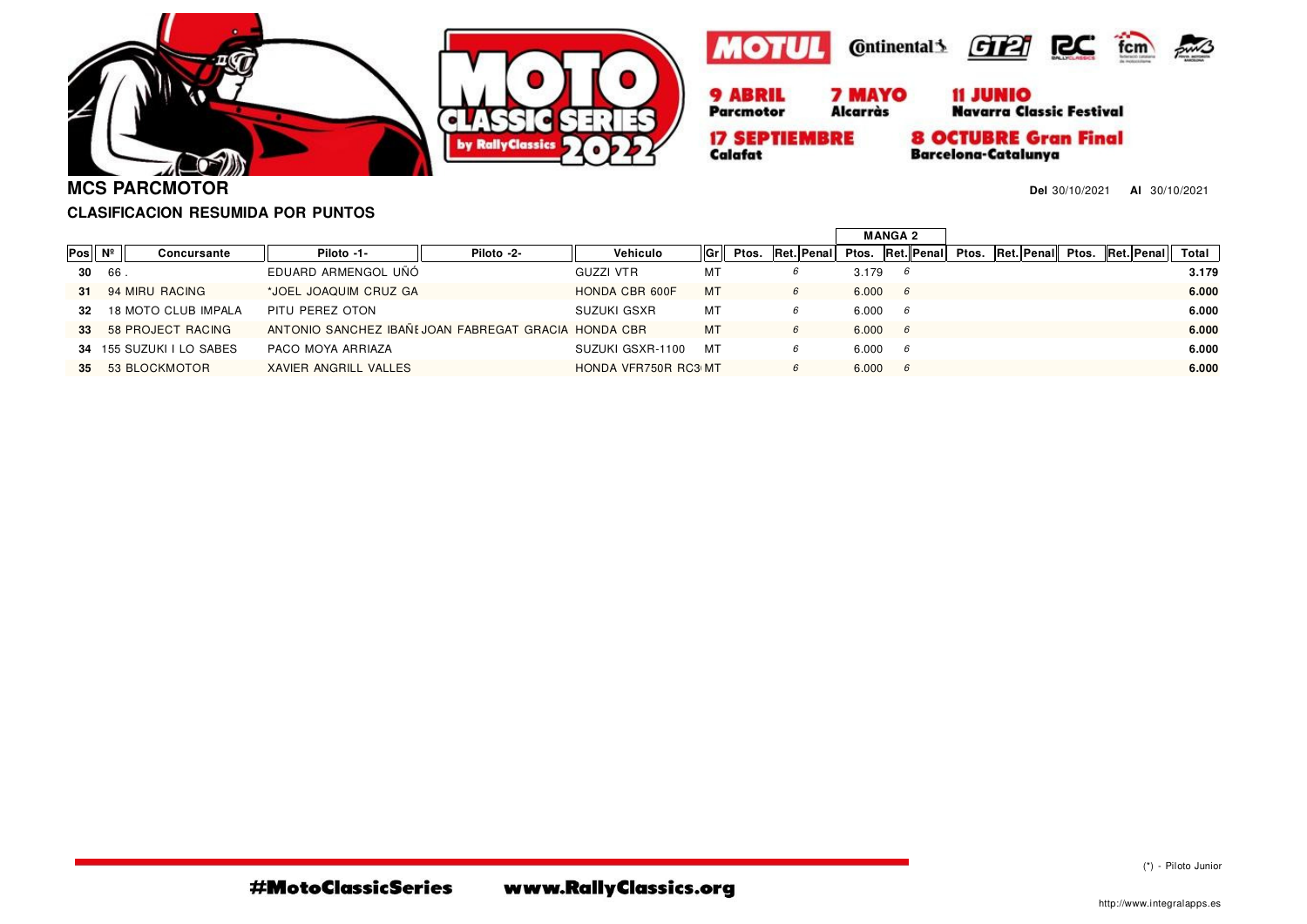





**Alcarràs** 



11 JUNIO<br>Navarra Classic Festival

**17 SEPTIEMBRE** Calafat

Parcmotor

**8 OCTUBRE Gran Final** 

**Barcelona-Catalunya** 

**Del** 30/10/2021 **Al** 30/10/2021

**MCS PARCMOTOR**

### **CLASIFICACION RESUMIDA POR PUNTOS**

MOTOS

lmt

|              |        |                                          |                                              |            |                       |           |       |                                                               | <b>MANGA 2</b> |   |  |  |       |
|--------------|--------|------------------------------------------|----------------------------------------------|------------|-----------------------|-----------|-------|---------------------------------------------------------------|----------------|---|--|--|-------|
| Pos II       | Nº     | Concursante                              | Piloto -1-                                   | Piloto -2- | Vehiculo              | Gr        | Ptos. | Ret. Penal Ptos. Ret. Penal Ptos. Ret. Penal Ptos. Ret. Penal |                |   |  |  | Total |
| $\mathbf{1}$ |        | 38 BLASCO CLASSIC TEAM JOSE BLASCO ANTON |                                              |            | YAMAHA FZ 750         | MT        |       | 6                                                             | 17             | 6 |  |  | 17    |
| $\mathbf{2}$ |        |                                          | 43 COSTA BRAVA ENDURAI ALBERT VILÀ RODRÍGUEZ |            | YAMAHA RD 350         | МT        |       | 6                                                             | 23             | 6 |  |  | 23    |
| 3            | 56.    |                                          | <b>FRAN IGLESIAS MARTINEZ</b>                |            | KAW ASAKI GPZ 600     | МT        |       | 6                                                             | 26             | 6 |  |  | 26    |
| 4            | 41.    |                                          | MIQUEL ANGEL FERRES F                        |            | <b>BMW K100</b>       | MT        |       | 6                                                             | 35             | 6 |  |  | 35    |
|              |        | 32 TEAM JARA RACING                      | MANUEL JARA JARA                             |            | YAMAHA RD 350         | MТ        |       | 6                                                             | 35             | 6 |  |  | 35    |
|              |        | 80 CONE RACE CLASSIC TIPEP MARTI MAS     |                                              |            | YAMAHA FZR 600        | МT        |       | 6                                                             | 45             | 6 |  |  | 45    |
| 7            |        | 1 FREDDY S TEAM                          | ALEJANDRO TEJEDO ZAB                         |            | <b>DUCATI TT 750</b>  | MT        |       | 6                                                             | 46             | 6 |  |  | 46    |
| 8            |        | 61 SIRIUS                                | <b>XIQUI MAS BORRELL</b>                     |            | HONDA CBR 600         | МT        |       | 6                                                             | 46             | 6 |  |  | 46    |
|              |        |                                          | 64 CONE RACE CLASSIC TIALBERT BUXADE HERRER  |            | YAMAHA FZ 750         | MT.       |       | 6                                                             | 47             | 6 |  |  | 47    |
| 10           |        | 62 OMITALI RACING                        | <b>HENRICUS HUISKAMP</b>                     |            | YAMAHA RD 350 LC      | МT        |       | 6                                                             | 57             | 6 |  |  | 57    |
| -11          |        |                                          | 5 COSTA BRAVA ENDURAI MODEST ARENAS MAÑE     |            | YAMAHA RD 350         | MT        |       | 6                                                             | 58             | 6 |  |  | 58    |
| 12           |        | 50 TEAM GALLINA                          | PAU GUAL RODRIGUEZ                           |            | YAMAHA FZR 1000 GE MT |           |       | 6                                                             | 65             | 6 |  |  | 65    |
| -13          |        | 48 MOTO CLUB IMPALA                      | <b>JOSEP CORONILLA HUMB</b>                  |            | BMW 90 S DAYTONA MT   |           |       | 6                                                             | 79             | 6 |  |  | 79    |
| 14           |        | <b>78 COSTA RACING</b>                   | <b>JORDI COSTAJUSSA LLOB</b>                 |            | HONDA CBR             | МT        |       | 6                                                             | 92             | 6 |  |  | 92    |
| 15           |        |                                          | 97 CONE RACE CLASSIC TITONI ESCRICHE CHAVARE |            | YAMAHA FZ 750         | MT        |       | 6                                                             | 108            | 6 |  |  | 108   |
| 16           |        | 40 EGREBC                                | EMILI GUAL RODRIGUEZ                         |            | YAMAHA FZ 750         | МT        |       | 6                                                             | 108            | 6 |  |  | 108   |
| 17           |        |                                          | 75 CONE RACE CLASSIC TIMARIO GARCIA PALACIOS |            | YAMAHA FZR 600        | МT        |       | 6                                                             | 117            | 6 |  |  | 117   |
|              |        | 18 148 FREDDY S TEAM                     | JOAQUIN FERNÁNDEZ BEI                        |            | <b>HONDA FOUR</b>     | МT        |       | 6                                                             | 118            | 6 |  |  | 118   |
| 19           | 67.    |                                          | <b>JORDI ROVIRALTA ORTUN</b>                 |            | HONDA CBR 600F        | MT        |       | 6                                                             | 168            | 6 |  |  | 168   |
| 20           | 15 ART |                                          | PERE AURADELL GAMELL                         |            | NORTON COMMANDO MT    |           |       | 6                                                             | 231            | 6 |  |  | 231   |
| 21           |        | 82 TEAM LOBO                             | <b>XAVIER SANCHEZ TORRA:</b>                 |            | YAMAHA FZR            | <b>MT</b> |       | 6                                                             | 242            | 6 |  |  | 242   |
|              |        | 22 145 TEAM PELACRASH                    | LLIBERT ESTEVE MOLINA                        |            | YAMAHA FZ             | МT        |       | 6                                                             | 340            | 6 |  |  | 340   |
| 23           |        |                                          | 4 FURUGUS RACING CLAS *POL FONTQUERNI AYENS  |            | <b>DUCATI TT</b>      | MT        |       | 6                                                             | 2.158          | 6 |  |  | 2.158 |
| 24           |        |                                          | 10 FURUGUS RACING CLA FERNANDO CAMPOY MOF    |            | DUCATI 900            | МT        |       | 6                                                             | 3.098          | 6 |  |  | 3.098 |
| 25           | 66.    |                                          | EDUARD ARMENGOL UNO                          |            | <b>GUZZI VTR</b>      | MT        |       | 6                                                             | 3.179          | 6 |  |  | 3.179 |
|              |        | 26 155 SUZUKI I LO SABES                 | PACO MOYA ARRIAZA                            |            | SUZUKI GSXR-1100      | МT        |       | 6                                                             | 6.000          | 6 |  |  | 6.000 |
| 27           |        | 53 BLOCKMOTOR                            | XAVIER ANGRILL VALLES                        |            | HONDA VFR750R RC3 MT  |           |       | 6                                                             | 6.000          | 6 |  |  | 6.000 |
| 28           |        | 94 MIRU RACING                           | *JOEL JOAQUIM CRUZ GA                        |            | HONDA CBR 600F        | МT        |       | 6                                                             | 6.000          | 6 |  |  | 6.000 |
| 29           |        | 18 MOTO CLUB IMPALA                      | PITU PEREZ OTON                              |            | <b>SUZUKI GSXR</b>    | МT        |       | 6                                                             | 6.000          | 6 |  |  | 6.000 |

(\*) - Piloto Junior

#MotoClassicSeries

www.RallyClassics.org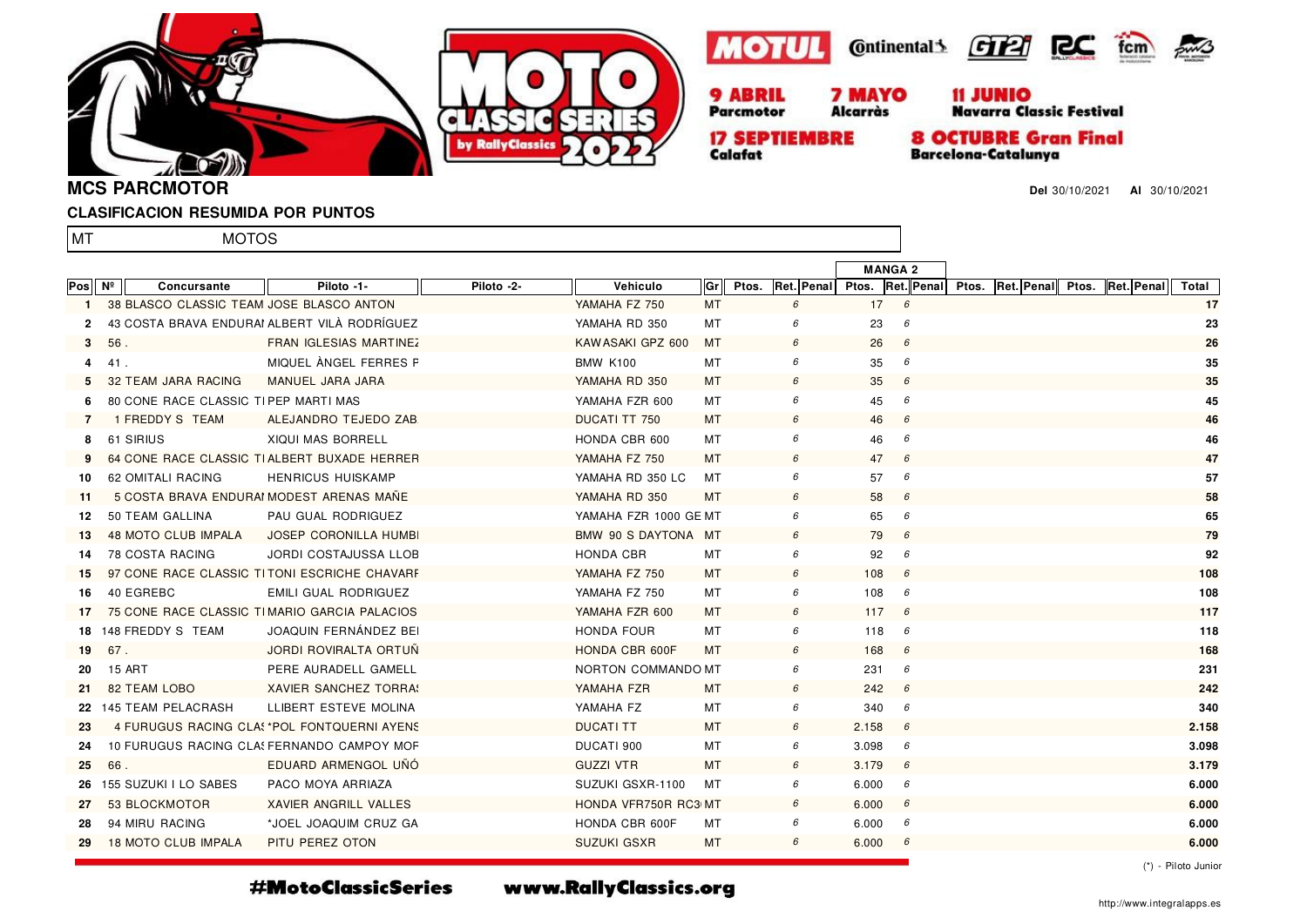

**MCS PARCMOTOR**

**Del** 30/10/2021 **Al** 30/10/2021

# **CLASIFICACION RESUMIDA POR PUNTOS**

|     |                 |                   |                 |                       |                  |     |       |             | <b>MANGA 2</b> |  |                  |  |                  |             |       |
|-----|-----------------|-------------------|-----------------|-----------------------|------------------|-----|-------|-------------|----------------|--|------------------|--|------------------|-------------|-------|
| Pos | NI <sub>2</sub> | Concursante       | Piloto -1-      | Piloto -2-            | Vehiculo         | ∥Gr | Ptos. | Ret. Penall | Ptos.          |  | Ret. Penal Ptos. |  | Ret. Penal Ptos. | Ret. Penall | Total |
| ገበ  |                 | 58 PROJECT RACING | ANTONIO SANCHEZ | Z IBAÑI JOAN FABREGAT | GRACIA HONDA CBR |     |       |             | 6.000          |  |                  |  |                  |             | 6.000 |